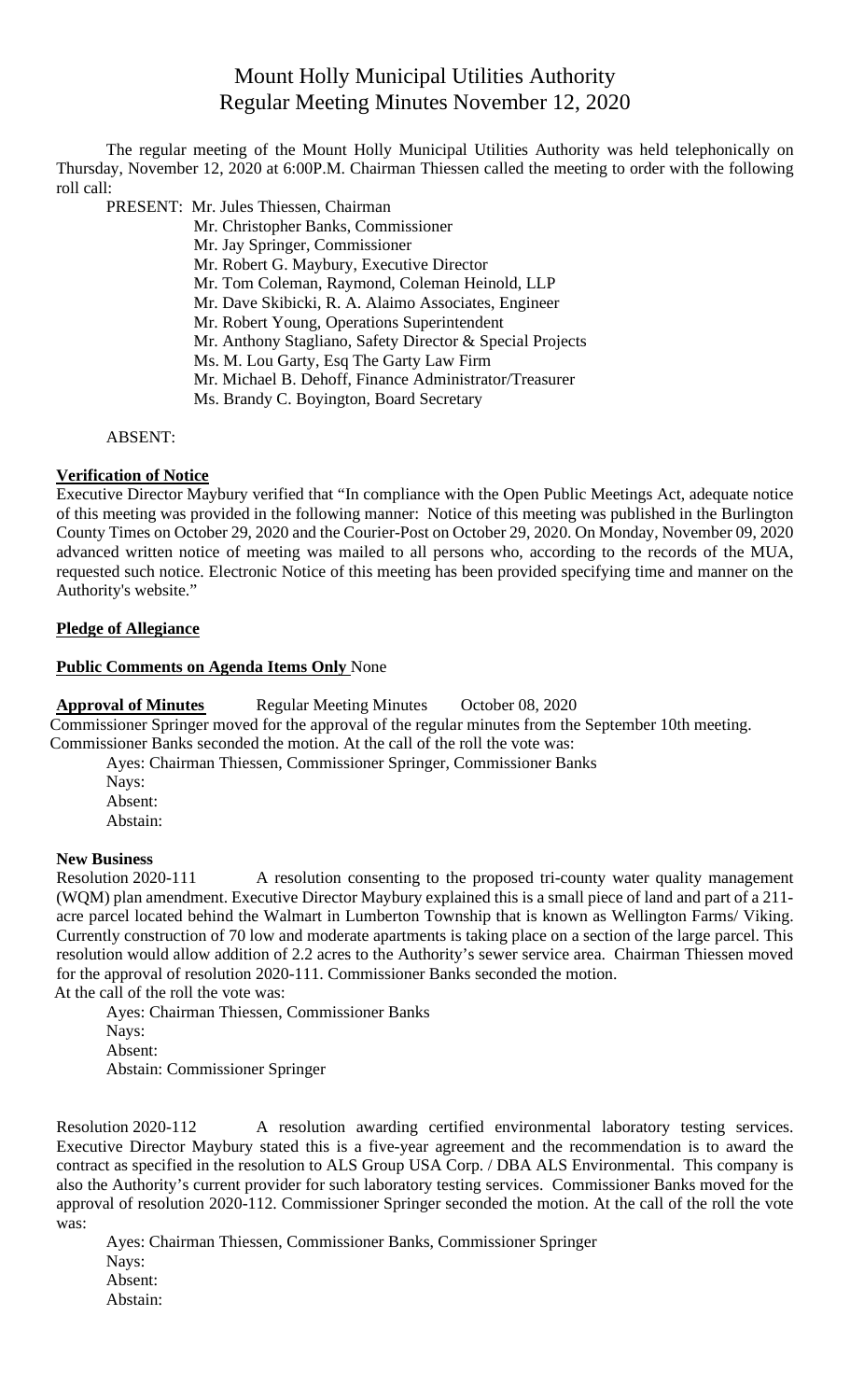Resolution 2020-113 A resolution adopting the 2021 Budget. Executive Director Maybury stated this is part two of the approval process for the budget. At the October 8, 2020 meeting, the 2021 budget was introduced, and tonight's resolution adopts the 2021 budget. Mr. Dehoff, Finance Administrator stated the revenues and appropriations were discussed in detail at the October meeting. The feedback from the state was for two minor issues and other than that, it was a clean review process. Chairman Thiessen thanked Mr. Dehoff for his hard work and opened the meeting up to public comment. No public members spoke. Commissioner Springer moved for the approval of resolution 2020-113. Commissioner Banks seconded the motion. At the call of the roll the vote was:

Ayes: Chairman Thiessen, Commissioner Banks, Commissioner Springer Nays: Absent: Abstain:

Resolution 2020-114 A resolution awarding contract for supply of PAA chemical. Executive Director Maybury informed the board this contract is for a one-year supply, or approximately 8,000 gallons of peracetic acid used for disinfection and Peroxy-Chem is the recommended supplier at \$6.74/gallon. Commissioner Banks moved for the approval of resolution 2020-112.

Commissioner Springer seconded the motion. At the call of the roll the vote was:

Ayes: Chairman Thiessen, Commissioner Banks, Commissioner Springer

Nays: Absent:

Abstain:

## **Consent Agenda**:

"All items listed with an asterisk (\*) are considered routine by the Authority and will be enacted by one motion. Should a Commissioner wish to discuss a consent agenda item separately, that item can be removed from the consent agenda and considered in its normal sequence."

\*Resolution 2020-107 A resolution approving the operating expenses for the month of October \*Resolution 2020-108 A resolution approving the sewer refunds for the month of October \*Resolution 2020-109 A resolution approving the expenditures for the month of October from the escrow fund.

\*Resolution 2020-110 A resolution approving the expenditures for the month of October from the improvement replacement fund.

Commissioner Springer moved for the approval of consent agenda. Commissioner Banks seconded The motion. At the call of the roll the vote was:

Ayes: Chairman Thiessen, Commissioner Banks, Commissioner Springer

Nays: Absent: Abstain:

## **Communications** None

## **To be presented by the public** None

**Report of the Executive Director** The Report of the Executive Director was received. Executive Director Maybury recognized the hard work that David Reich, Compliance Manager and Robert Young, Operations Superintendent put into the 5-year NJPDES permit renewal, Executive Director Maybury continued by informing the board that the Authority is looking into a wellness/shower/locker room in one of the existing buildings at the Rancocas Road treatment facility. A proposal from Alaimo on October 1, 2020 and more information will be available to discuss about this project at the December meeting. Executive Director Maybury recognized Brandy Boyington, Assistant to the Executive Director, for putting out a Friday Newsletter called The Flush to help keep the employees informed and engaged. Executive Director mentioned he attend the annual Association of Environmental Authorities (AEA) conference today via Zoom and part two will take place tomorrow.

**Report of the Engineer** The Report of the Engineer was received. Mr. Skibicki stated the Garden Street Pump upgrade project final drawings will be distributed tomorrow to the Authority for final review and he is anticipating a 60% completion of the blower replacement project at Maple Avenue to the Authority by December 4, 2020.

**Report of the Operations Superintendent** The Report of the Operations Superintendent was received. Nothing to add.